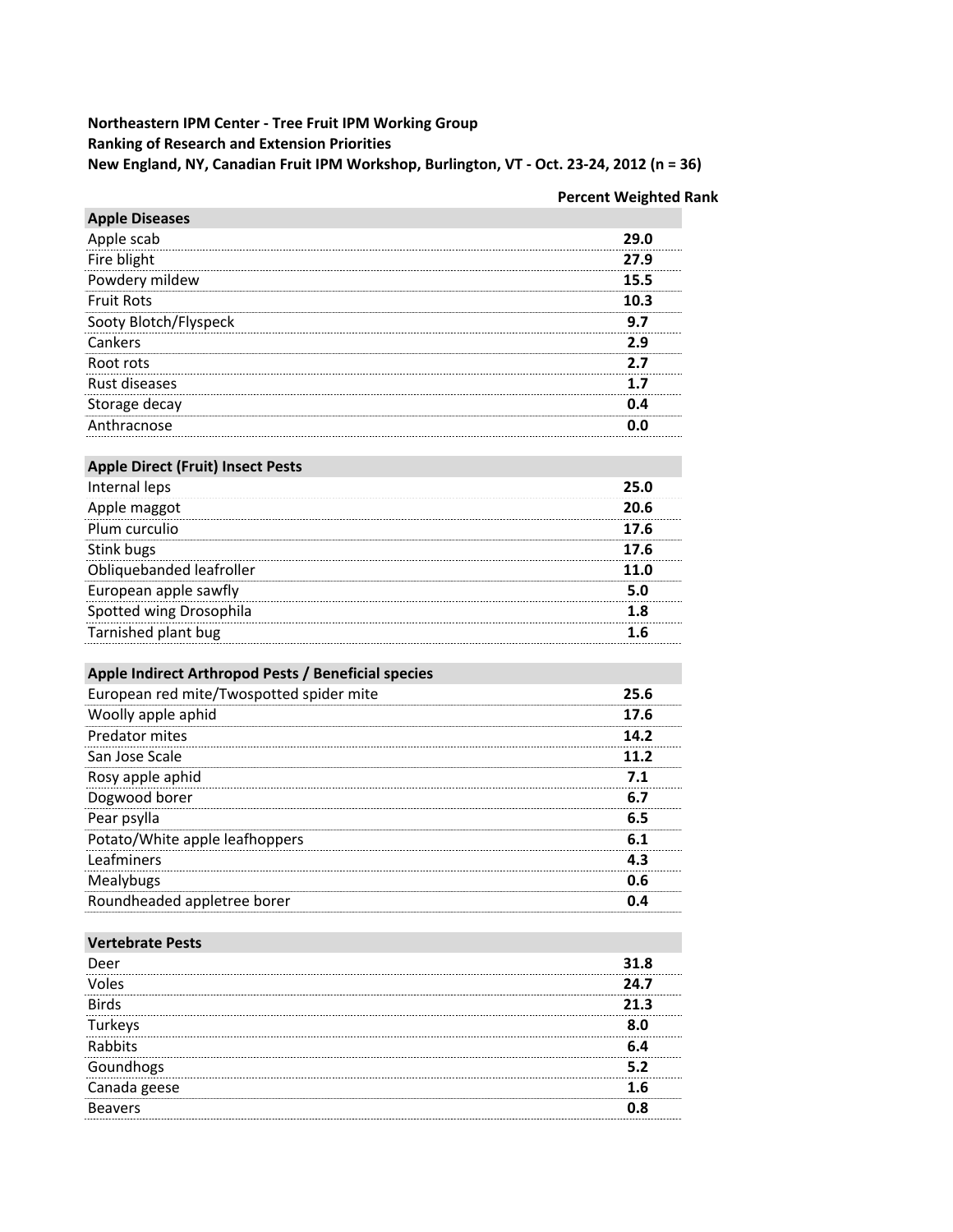| <b>Cherry Diseases</b>                   |      |
|------------------------------------------|------|
| Brown rot                                | 29.9 |
| <b>Bacterial canker</b>                  | 24.1 |
| Fruit cracking                           | 17.8 |
| Leaf spot                                | 10.5 |
| Viruses                                  | 5.5  |
| X-disease                                | 4.7  |
| <b>Black knot</b>                        | 3.4  |
| Powdery mildew                           | 2.1  |
| Phytophthora                             | 1.8  |
| <b>Cherry Arthropod Pests</b>            |      |
| Spotted wing Drosophila                  | 29.1 |
| Plum curculio                            | 22.7 |
| Cherry fruit flies                       | 14.4 |
| Japanese beetle                          | 12.7 |
| Brown marmorated stink bug               | 12.5 |
| Peachtree borers                         | 4.2  |
| Aphids                                   | 3.6  |
| American plum borer                      | 0.6  |
| <b>Scales</b>                            | 0.3  |
| <b>Peach Diseases</b>                    |      |
| Brown rot                                | 32.0 |
| <b>Bacterial spot</b>                    | 22.9 |
| Peach leaf curl                          | 15.0 |
| Powdery mildew                           | 7.0  |
| Peach scab                               | 6.7  |
| X-disease                                | 6.5  |
| Perennial canker                         | 4.7  |
| Plum pox                                 | 2.9  |
| Phytophthora rots                        | 2.3  |
| <b>Peach Direct (Fruit) Insect Pests</b> |      |
| Brown marmorated & other stink bugs      | 26.7 |
| Oriental fruit moth                      | 20.3 |
| Spotted wing Drosophila                  | 19.1 |
| Plum curculio                            | 18.2 |
| Tarnished plant bug                      | 12.7 |
| Obliquebanded leafroller                 | 1.8  |
| Western flower thrips                    | 1.2  |
| <b>Peach Indirect Arthropod Pests</b>    |      |
| Peach tree borers                        | 35.8 |
| Japanese beetle                          | 22.2 |
| <b>Mites</b>                             | 16.5 |
| Green peach aphid                        | 9.8  |
| American plum borer                      | 8.5  |
| <b>Scales</b>                            | 6.3  |
| Stink bugs                               | 0.9  |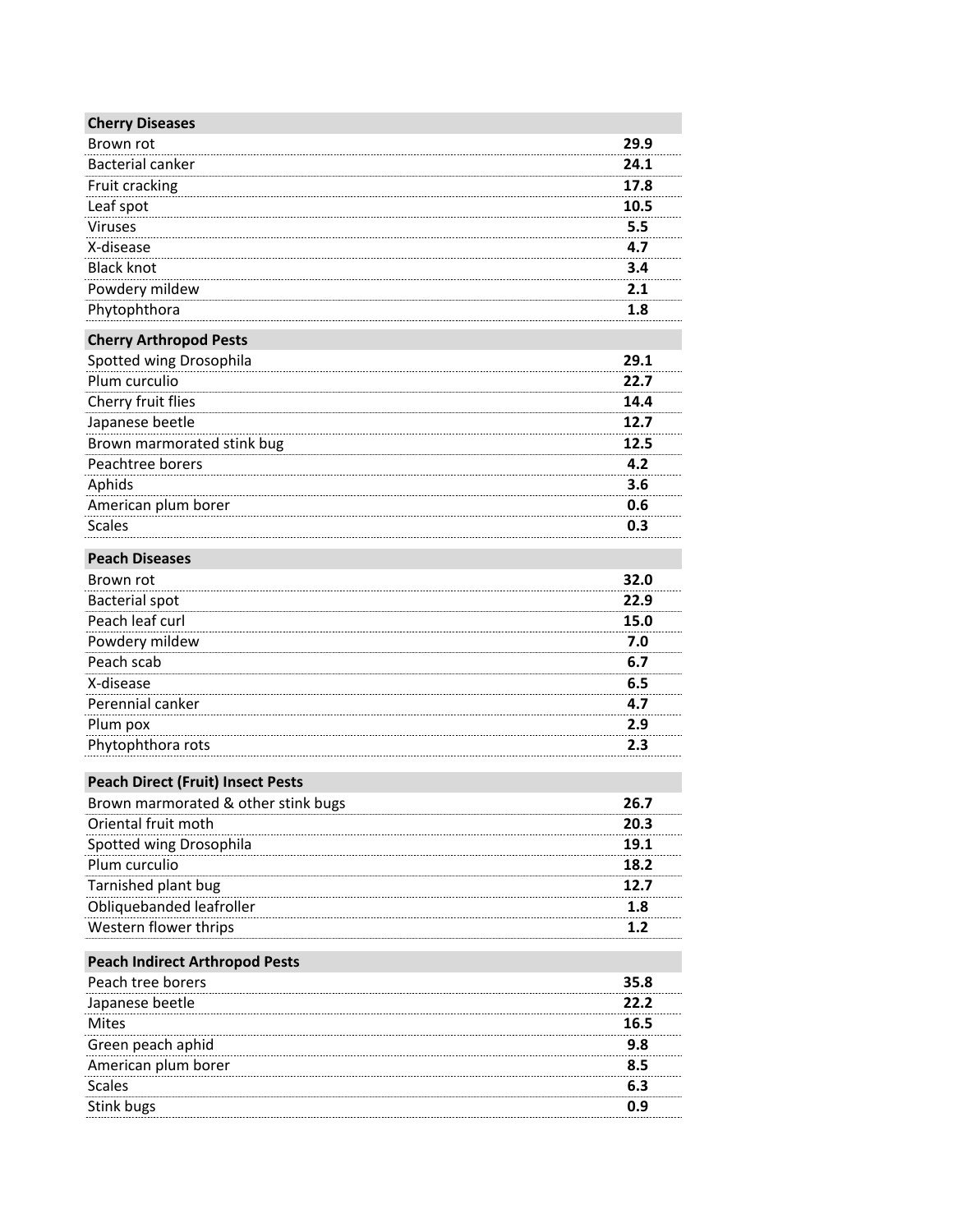| <b>Ground Cover Management</b>                    |      |
|---------------------------------------------------|------|
| Perennial weed management                         | 23.5 |
| Use of new herbicides                             | 19.1 |
| Alternatives to herbicides, mulching, cultivation | 19.1 |
| Timing of control methods                         | 15.6 |
| Herbicide resistance                              | 8.5  |
| Winter injury, etc. from glyphosate               | 8.1  |
| Weed biology                                      | 3.3  |
| Nutrient competition                              | 2.3  |
| Best use of old herbicides                        | 0.6  |

### Postharvest Issues

| Post-harvest decay management    | 28.1 |
|----------------------------------|------|
| Post-harvest drench alternatives | 21.3 |
| GAPS                             | 18.1 |
| <b>Bin sanitation</b>            | 16.8 |
| Scald                            | a n  |
| Packing line sanitation          |      |

# **Application Technology Issues**

| Spray coverage vs. control                   | 27.3 |
|----------------------------------------------|------|
| Calibration                                  | 19.2 |
| Drift management                             | 16.1 |
| Canopy spray issues                          | 11.3 |
| Adjuvants                                    | 9.8  |
| Fixed spraying systems                       | 9.0  |
| Single sided spray in high density plantings |      |
| Herbicide shields                            |      |

## **Pest Management Education Issues**

| Workshops for advisors/growers | 22.7 |
|--------------------------------|------|
| Orchard demos                  | 17.7 |
| Web-based delivery methods     | 16.2 |
| Pesticide applicator workshops | 9.1  |
| Smart phone apps               | 8.7  |
| Consumer education             | 8.6  |
| Biocontrol demos               | 7.1  |
| Education for policy makers    | 5.2  |
| Pesticide safety programs      | 3.9  |
| Chemistry management           | n 9  |